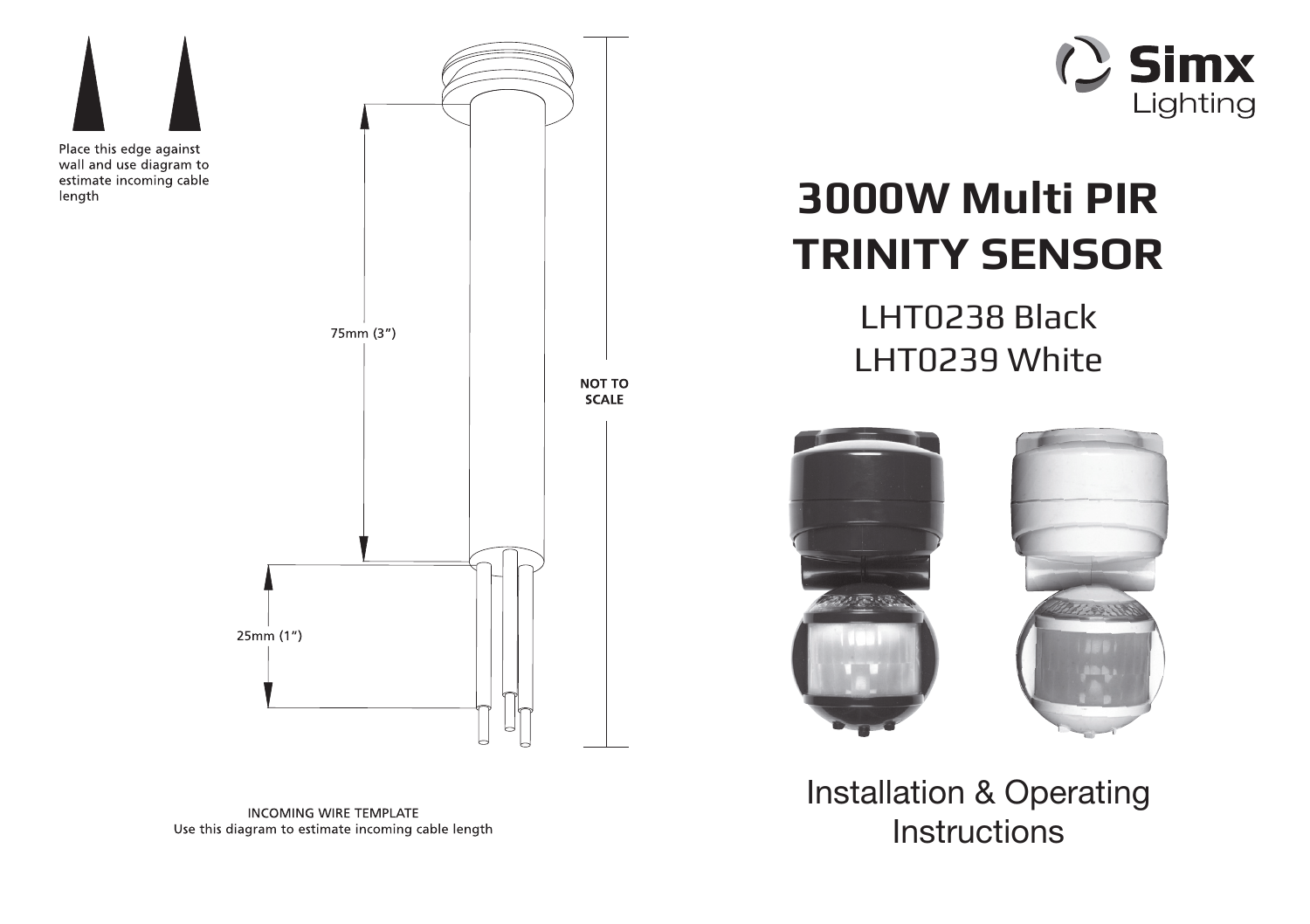# **SECTION ONEGENERAL INFORMATION**

The unit utilises passive infrared technology to detect heat radiation of moving human bodies.

Upon detection, the lamp will illuminate for a user-determined time period. An integral daylight sensor ensures night-only operation.

## **PARTS INCLUDED**

- PIR Sensor unit.
- Instruction manual. Please keep safe for future reference.
- Accessory Pack.

#### **TOOLS & PARTS NEEDED**

- Electric/hand-held drill & bits.
- Terminal or Electricians screwdriver
- Large slotted/philips screwdriver
- Wire cutters

This product is suitable for wall mount exterior applications.

Lighting loads connected must not exceed maximum 3000w Filament/Incandescent, 500w Fluorescent/CFL, 75w Motor, 30w LED. It is not recommended to mix lamp or motor types on a circuit controlled by PIR sensor as there is potential for this to cause erratic switching. Exceeding these maximum ratings will cause the non-replaceable relay inside the sensor to fail, voiding any warranty claim.

# **SECTION TWOSELECTING THE LOCATION**

The motion detector has a number of detection zones, at various vertical and horizontal angles as shown (see Diagram A).

A moving human body needs to cross/enter one of these zones to activate the sensor. The best all-round coverage is achieved with the unit mounted at the optimum height of 2.5m.

Careful positioning of the sensor will be required to ensure optimum performance. See Diagram A detailing detection range and direction.

The sensor is more sensitive to movement ACROSS its' field of vision than to movement directly TOWARDS (see Diagram B). Therefore position the unit so that the sensor looks ACROSS the likely approach path.

Avoid positioning the sensor where there are any sources of heat in the detection area (extractor fans, tumble dryer exhausts etc.).

Reflective surfaces (ie pools of water or white-painted walls) and overhanging branches may cause false activation under extreme conditions.

During extreme weather conditions the motion sensor may exhibit unusual behaviour. This does not indicate a fault with the sensor. Once normal weather conditions return, the sensor will resume normal operation.

# **SECTION THREEINSTALLATION**

## **\*\*\* IMPORTANT \*\*\***

 **Switch off the electricity at the fuse box by removing the relevant fuse or switching off the circuit breaker before proceeding with the installation.**

After choosing a suitable location (see previous section) install the unit as follows:

Remove the wiring box cover by unscrewing the retaining screw (Diagram E) and with a screwdriver gently push down and ease out.

The unit is suitable for connection to a 230 V ac 50Hz electricity supply. It is suggested that 3-core round flexible cable of 1mmgauge is used. An isolating switch should be installed to switch the power to the unit ON & OFF. This allows the sensor to be easily switched off when not required or for maintenance purposes.

Mark the position of the fitting holes.

Drill the holes. Insert the rawl plugs into the holes.

**PIERCE & PASS THE CABLE(S) THROUGH THE GROMMET(S) BEFORE PROCEEDING.**

Fix the mounting plate to the wall. Take care not to overtighten the screws to prevent damage to the mounting plate. If using a power screwdriver, use the lowest torque setting.

#### **CONNECTION**

Connect the mains supply cable to the terminal block as follows (see connection diagram):

NEUTRAL (Blue) N LIVE (Brown) L

Connect the cable from the lighting load to the terminal block on the unit as follows: (see connection diagram)

| NEUTRAL (Blue) |  |
|----------------|--|
| LIVE (White)   |  |

Ensure the connections are secure.

Place terminal block onto its securing pillar on the wall bracket (Diagram D) Fit sensor to wall bracket and secure by fixing screw (Diagram E)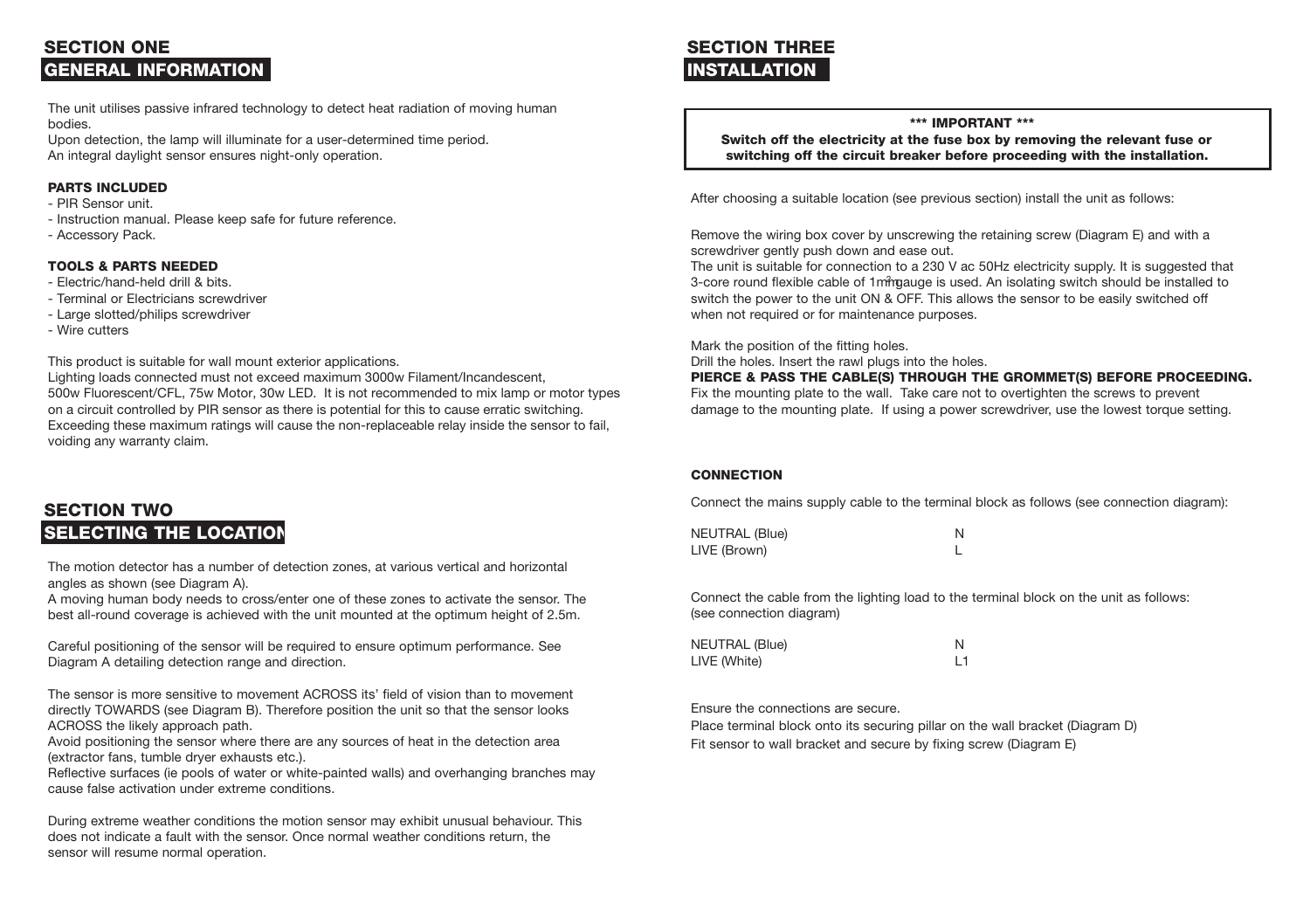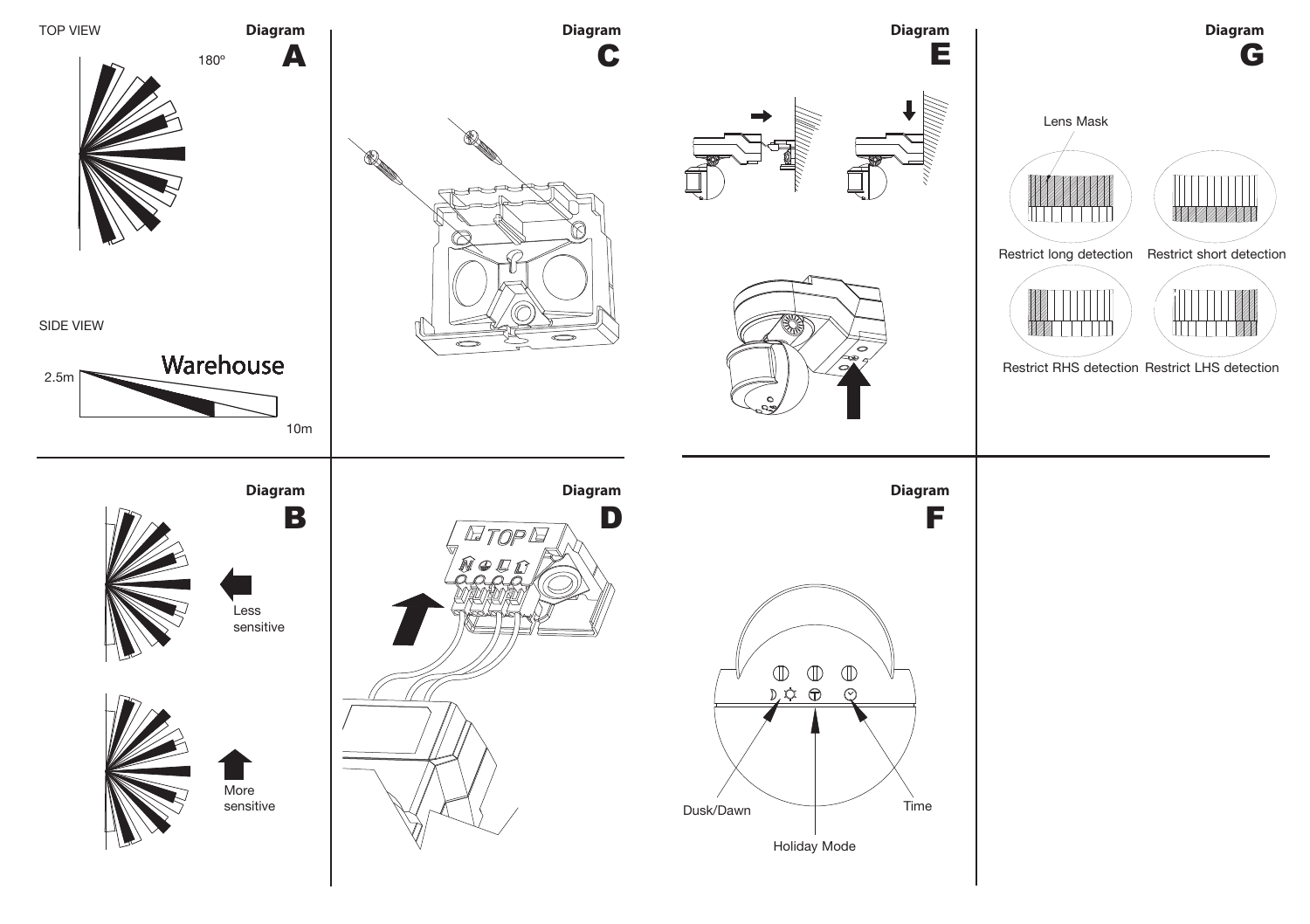### **CONNECTION DIAGRAM**



# **SECTION FOUROPERATION AND TESTING**

#### **WALK TEST PROCEDURE**

 The sensor will rotate from left to right, and tilt forward or backward. Adjust the sensor to point in the required direction. (note Diagram B)

The unit can be set up in daylight or at night. The adjustment knobs are factory set. Lux is set to the 'moon' setting and Time is set to a minimum (fully anti-clockwise) see Diagram F.

Turn the power to the unit on. The lamp will illuminate for approximately 30 seconds. This indicates the unit is wired correctly.

After approximately 30 seconds the light will turn off.

The unit is now in Test Mode.

## **TEST MODE - THREE LEDS VISIBLE**

 The lamp will now illuminate for approximately 2 seconds every time movement is detected. Walk across the detection area approximately 5 metres from the unit. Each time you are detected the lamp will illuminate. Now stand still until the lamp extinguishes (this should take approx. 2 seconds)

Start moving again, when you are detected again the lamp will illuminate.

Repeat the above, walking at various angles and distances to the unit. This will help you to establish the detection pattern.

If the detection area is too small for your requirements, try angling the sensor head up. Angling the head downwards will reduce the detection area should a smaller range be required.

## **SETTING UP FOR AUTOMATIC OPERATION - 3 SCROLLING LEDS VISIBLE**

When walk tests are complete, the unit will switch into Automatic Mode.

Simply cease movement within the detection area for approximately 60 seconds. The unit will then switch to Automatic Mode, this is indicated by the illumination of three scrolling LEDS in the top transparent area of the sensor head. These LED's will scroll from left to right during daylight and darkness.

The TIME setting controls how long the unit remains illuminated following activation and after all motion ceases.

(See Diagram F. the time adjustment knob is indicated by the "Clock" symbol).

 The minimum time (fully anti-clockwise) is approx. 5 seconds, whilst the maximum time (fully clockwise) is approx. 5 minutes. Set the control to the desired setting between these limits.

The DUSK control determines the level of darkness required for the unit to start operating. The setting is best achieved by the procedure below:

(See Diagram F. the Dusk adjustment knob is indicated by the "Moon" and "Sun symbols). Set the DUSK control knob fully anti clockwise. Wait until darkness falls.

When the ambient light level reaches the level of darkness at which you wish the lamp to become operative (i.e.: at dusk) SLOWLY rotate the control in a clockwise direction until a point is reached where the lamp illuminates. Leave the control set at this point.

At this position the unit should become operative at approximately the same level of darkness each evening. Observe the operation of the unit. If the unit is starting to operate too early (i.e.: when it is quite light) adjust the control slightly anti-clockwise. If the unit starts to operate too late (i.e.: when it is very dark). Adjust the control slightly clockwise. Continue to adjust until the unit operates as desired.

The LED's will scroll from left to right, day and night; indicating the unit is in Automatic Mode. The LED's will extinguish when the sensor activates the light for as long as the lamp is illuminated.

#### **MASKING THE SENSOR LENS**

To restrict the sensor coverage, preventing detection in unwanted areas, mask the sensor lens using the masks provided in the accessory pack (see Diagram G). For your information, the top section of the lens covers long range detection, the bottom covers short range. Similarly the left and right lens sections cover the left and right detection areas respectively.

#### **MANUAL OVERRIDE MODE - SINGLE LED ILLUMINATED**

The light can be switched on for longer time periods by use of the Manual Override Mode. This can be activated at night by using the internal wall switch or circuit breaker.

Switch the internal wall switch/circuit breaker twice (off/on, off/on) within 2 seconds. The unit will now illuminate continuously until dawn or until it is switched back into Auto Mode.

Manual Override Mode is indicated by the permanent illumination of a single red LED in the top of the sensor head.

To switch the unit back into Auto Mode, flick the internal wall switch/circuit breaker off/on once within 1 second. The unit will return to Auto Mode. This is indicated by the return of the left to right scrolling LED's as described in Automatic Operation above.

#### **HOLIDAY MODE - SINGLE LED FLASHING**

 The benefit of Holiday Mode is that the user can program the unit automatically illuminate for a certain time, (1 - 8 hours) each night. At dusk the unit will illuminate for this set period after which it will extinguish. The unit will continue to operate normally when it senses movement until dawn. At dusk the following night the process will be repeated, the unit will remain on for this set period (1 - 8 hours) then operate as a sensor unit until dawn.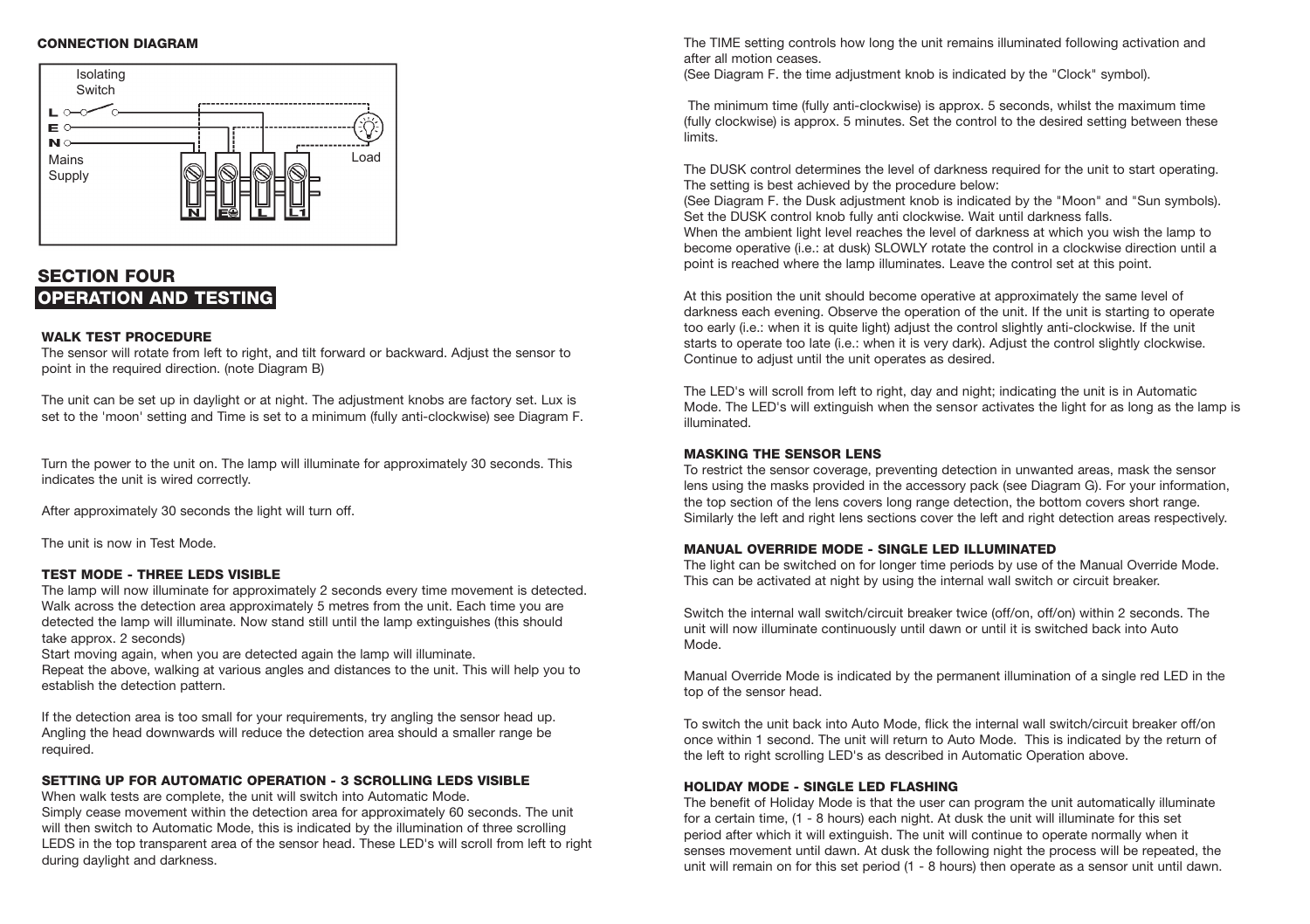# **SECTION SIXTROUBLESHOOTING GUIDE**

| <b>PROBLEM</b>                                                  | <b>SOLUTION</b>                                                                                                                                                                                                                                                                                                                                                                                                                                                                                                                                                                                                                                                                                 |                                                  |
|-----------------------------------------------------------------|-------------------------------------------------------------------------------------------------------------------------------------------------------------------------------------------------------------------------------------------------------------------------------------------------------------------------------------------------------------------------------------------------------------------------------------------------------------------------------------------------------------------------------------------------------------------------------------------------------------------------------------------------------------------------------------------------|--------------------------------------------------|
| $\Box$ Lamp stays ON all the time<br>at night.                  | The unit may be suffering from false activation. Cover the<br>sensor lens completely with a thick cloth. This will prevent<br>the sensor from "seeing" anything. If the unit now<br>switches off after the set time duration and does not<br>re-activate, this indicates that the problem was caused by<br>false activation. The problem may be solved by slightly<br>adjusting the direction/angle of the sensor head (see<br>previous section).                                                                                                                                                                                                                                               | $\Box$ Sensor coverage is poor/<br>sporadic      |
|                                                                 | Check LED status:-<br>If a single LED is constantly visible, the unit is in Manual<br>Override Mode and will illuminate until dawn or until<br>reset to Automatic Mode.<br>To reset to Automatic Mode, switch the internal switch/<br>circuit breaker off/on within one second.<br>Automatic Mode is indicated by scrolling LEDs from Left to<br>right.<br>If a single flashing LED is visible, Holiday Mode has been<br>selected. Switch the internal wall switch/circuit breaker off/<br>on with one second and the unit will return to Automatic<br>Mode. The light will illuminate only when motion is<br>detected.<br>Automatic Mode is indicated by scrolling LEDs from Left to<br>right. | $\Box$ Detection range varies from<br>day to day |
| $\square$ Sensor keeps activating for no<br>reason / at random. | You may not be allowing the unit time to complete it's<br>warm-up period. Stand well out of the detection range<br>and wait (the warm-up period should never exceed 5<br>minutes).<br>Occasionally, winds may activate the sensor. Sometimes<br>passages between buildings etc. can cause a "wind tunnel"<br>effect.<br>Ensure the unit is not positioned so as to allow detection<br>of cars/people using public thoroughfares adjacent to your<br>property.                                                                                                                                                                                                                                   |                                                  |
| □ Sensor sensor will not operate<br>at all.                     | Check that the power is switched ON at the circuit breaker/<br>internal wall switch.<br>Turn OFF the power to the unit and check the wiring<br>connections as per the diagram (see previous section 3).<br>Ensure no connections are loose.                                                                                                                                                                                                                                                                                                                                                                                                                                                     |                                                  |
| □ The Sensor sensor will not<br>operate at night.               | Check the lamp. If the lamp has failed, replace. Ensure that<br>the lamp is seated correctly in the lampholder.<br>The level of ambient light in the area may be too bright to<br>allow operation at the current DUSK setting. During the<br>hours of darkness, adjust the DUSK control slowly<br>clockwise until the lamp illuminates. Refer to previous<br>section for more details.                                                                                                                                                                                                                                                                                                          |                                                  |

## **PROBLEM**

❏ Unit activates during the daytime

The level of ambient light in the area may be too dark for the current DUSK setting. During daylight, adjust the DUSK control slightly anti-clockwise. When the lamp load extinguishes, enter the detection area. If the sensor still activates, the setting is still too high. Repeat the above procedure until the Sensor does not activate when you enter the detection area. Refer to previous section for more details.

Unit may be poorly located. See previous section - 'Selecting The Location' and re-locate the unit.

**SOLUTION**

Sensors are influenced by climatic conditions. The colder the ambient temperature, the more effective the sensor will be. You may need to make seasonal adjustments to the sensor head position to ensure troublefree operation all year round.